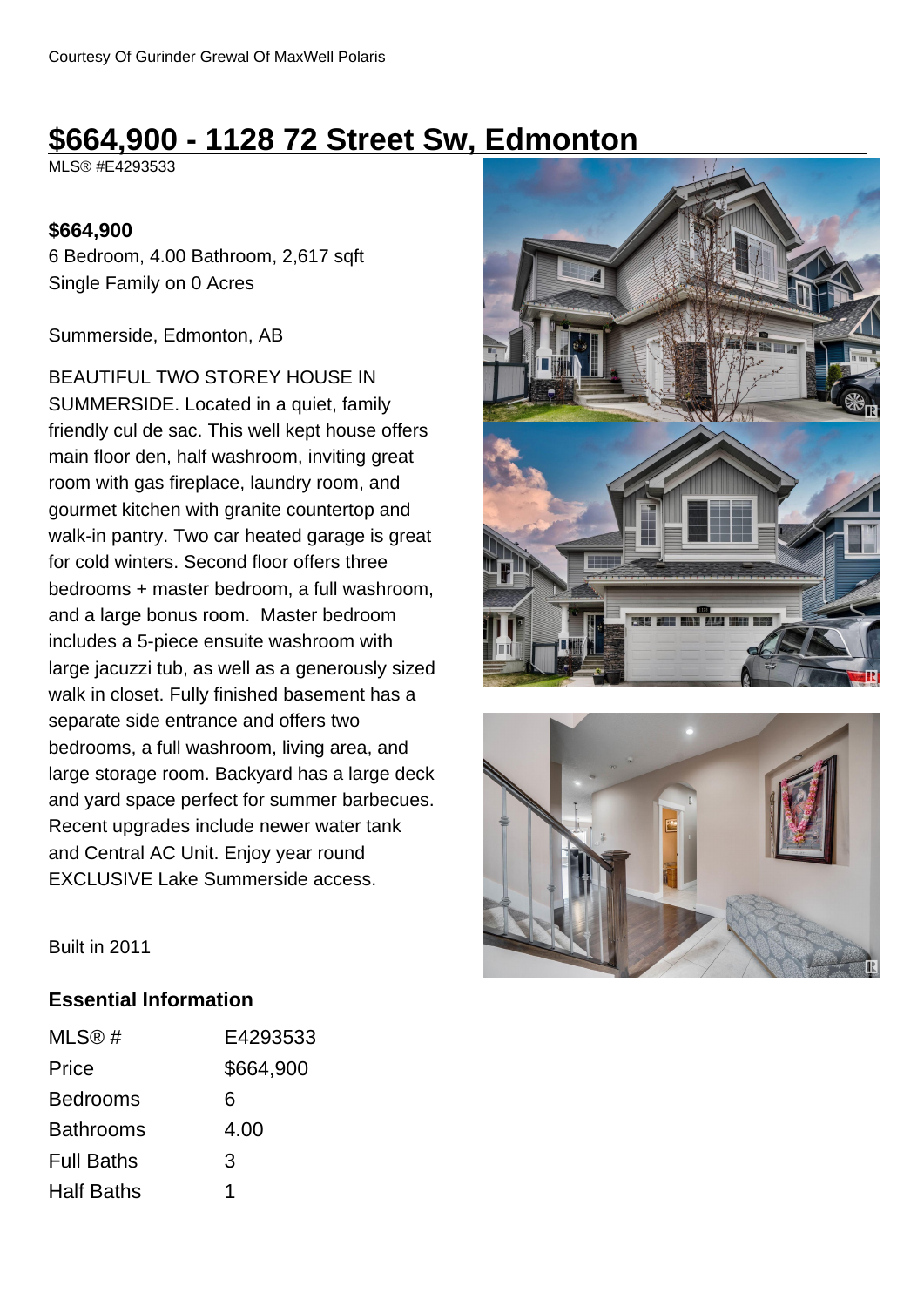| Square Footage    | 2,617                                     |
|-------------------|-------------------------------------------|
| Acres             | 0.10                                      |
| <b>Year Built</b> | 2011                                      |
| <b>Type</b>       | <b>Single Family</b>                      |
| Sub-Type          | <b>Residential Detached Single Family</b> |
| <b>Style</b>      | 2 Storey                                  |

## **Community Information**

| Address     | 1128 72 Street Sw |
|-------------|-------------------|
| Area        | Edmonton          |
| Subdivision | Summerside        |
| City        | Edmonton          |
| County      | <b>ALBERTA</b>    |
| Province    | AΒ                |
| Postal Code | T6X ON8           |

## **Amenities**

| <b>Features</b> | Ceiling 9 ft., No Animal Home, No Smoking Home, See Remarks |
|-----------------|-------------------------------------------------------------|
| Parking         | Double Garage Attached                                      |
| # of Garages    |                                                             |

### **Interior**

| Interior                      |              | Carpet, Ceramic Tile, Hardwood                                                                                                 |
|-------------------------------|--------------|--------------------------------------------------------------------------------------------------------------------------------|
| <b>Interior Features</b>      |              | Air Conditioning-Central, Dishwasher-Built-In, Dryer, Garage Opener,<br>Refrigerator, Stove-Electric, Washer, Window Coverings |
| Heating                       | Forced Air-1 |                                                                                                                                |
| <b>Bedrooms on Main Level</b> |              | N                                                                                                                              |
| Has Basement                  |              | Yes                                                                                                                            |
| <b>Basement</b>               |              | <b>Full, Fully Finished</b>                                                                                                    |
| # of Stories                  |              | 3                                                                                                                              |

## **Exterior**

| <b>Exterior</b> | Stone, Vinyl                                                                                 |
|-----------------|----------------------------------------------------------------------------------------------|
|                 | Exterior Features Playground Nearby, Public Transportation, Schools, Lake Access<br>Property |
| Roof            | <b>Asphalt Shingles</b>                                                                      |
| Construction    | Wood Frame                                                                                   |
| Foundation      | Concrete                                                                                     |

## **Additional Information**